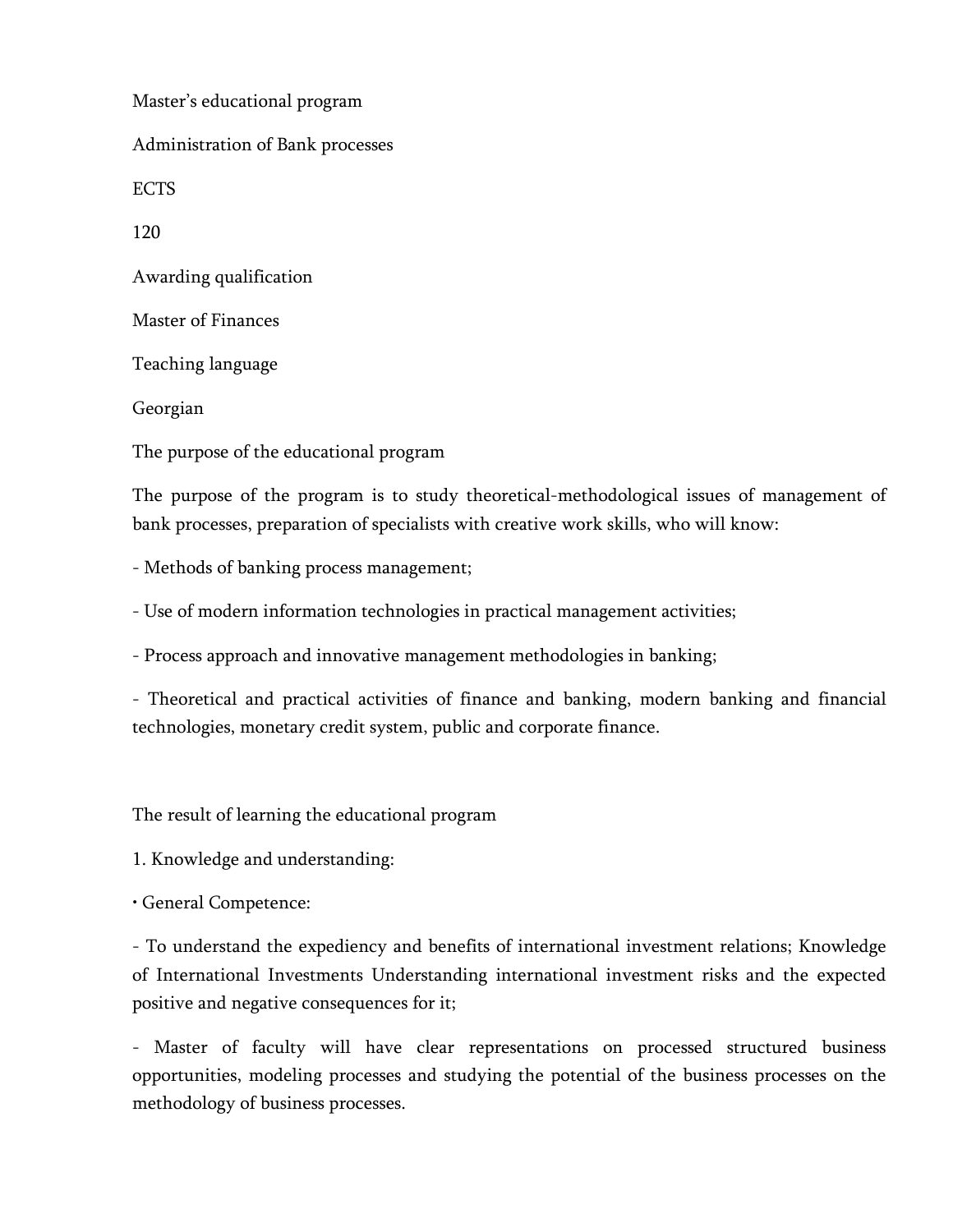• Partial Competence:

- Understanding the meaning and significance of financial engineering, understanding the developmental factors, acquiring knowledge base;

- Study of the principles of public finance management;

- to understand the structure and organization of audit activities;

- To understand the requirements and rules established by the International Financial Reporting Standards and National Bank;

- To understand the financial mechanisms of formation and management of corporate profit;

- Understanding the basic principles and objectives of banking business logistics;

- Understanding the basic concepts and technological processes of banking business process management systems;

- Study of financial risk management methods;

- Understanding the basic stages of the banking system evolution;

- Improvement of the Bank's Human Resource Management Style;

2. Ability to use knowledge in practice:

• General Competence:

- Determine international investment risks and develop preventive measures;

- The possibility to find content-sensitive and formal-aesthetic classics among the alien and translator in the foreign language;

• Field competence:

- Physical instruments of financial engineering - the possibility of practical use of financial products;

- Check the efficiency of credit activities and credit management.

- Prepare and analyze financial statements in banks;

- Assessment of the value of its own attracted resources, main functions of the corporate functions and activities;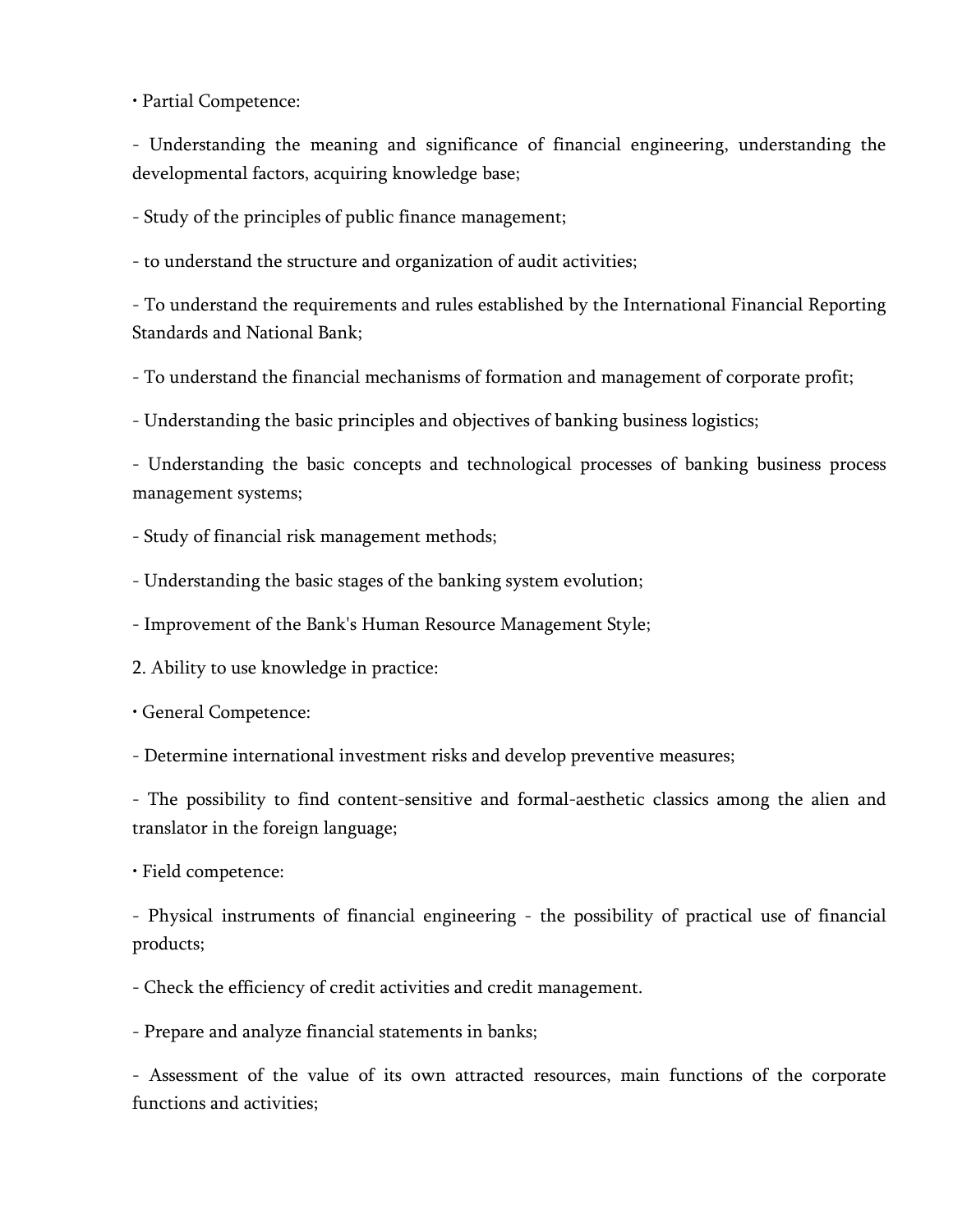- Analysis of the micro, macro and meta logistics systems of banking services and tasks;

- Interconnection of bank business process models;

- Utilization of the strategic management of the bank;

3. Ability to conclude:

• General Competence:

- collect relevant data for the planning and implementation of operations, as well as to draw up and implement various projects, quantitative analysis and reflections on their professional decisions;

• Field competence:

- To analyze the financial engineering processes and strategies - the analysis of the assets and liabilities and make decisions;

- Evaluation of tax efficiency;

- Practical assessment of the role of finances in socio-economic development of the regions;

- To prepare an audit report based on analytical procedures of audit activities;

- Analysis and evaluation of accounting policies of credit organization;

- Assess the value of corporations' cash and working assets, their individual elements;

Logistics analysis of financing flows of banking process;

- Modeling, monitoring and analysis of banking business processes;

- Analysis and evaluation of financing of the investment portfolio;

4. Communication skills:

• General Competence:

- Translated text Transfer of communications value from one language to another;

- Define necessary and sufficient information for the transmission of the communicative object of the text author in the adaptation from the original;

• Field competence: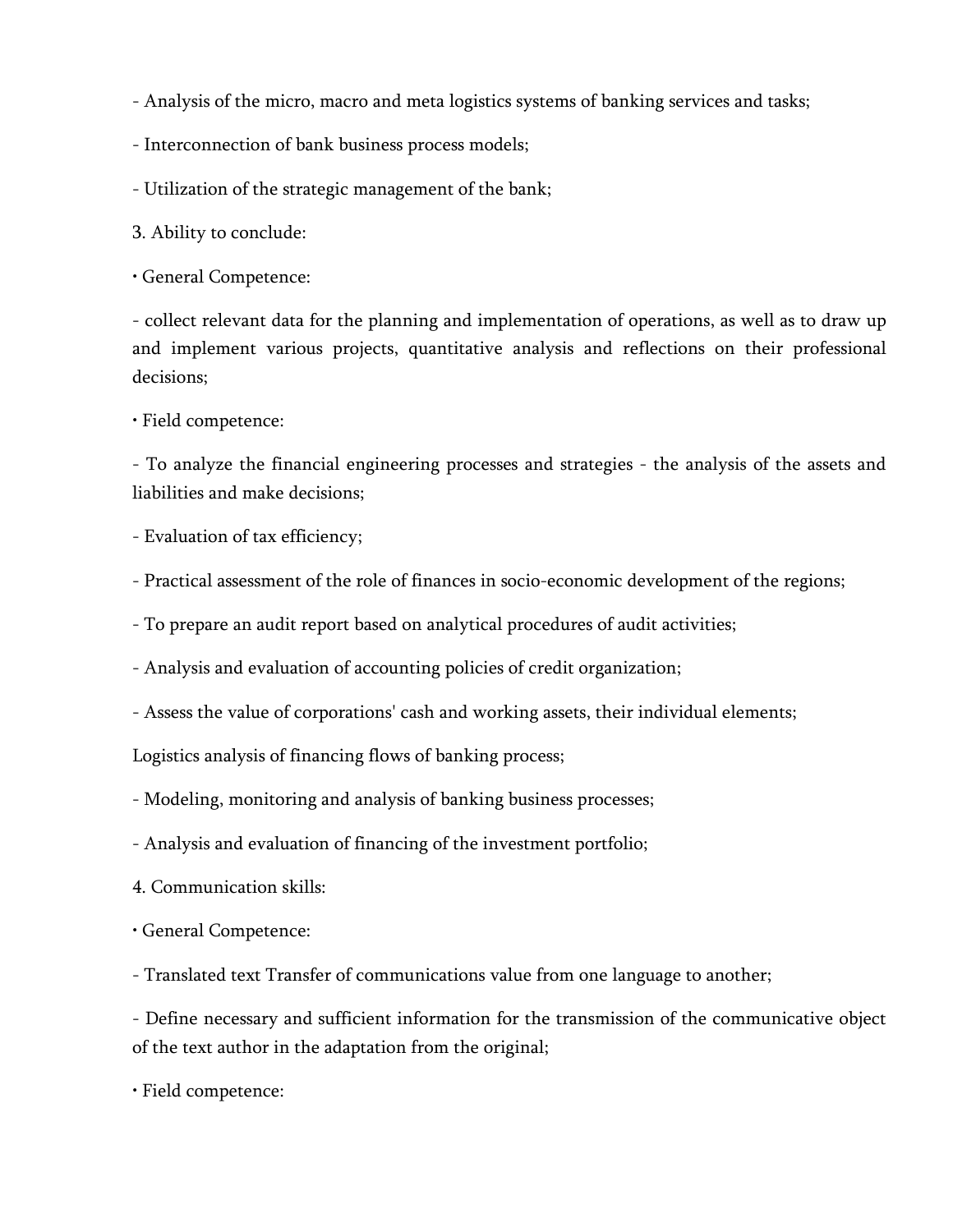- To engage in professional debates in defense of master's thesis, to understand different opinions and to justify their position;

5. Learning skills:

• General Competence:

- Identify factographic, conceptual and review-analytical information in the text;

- Define necessary and sufficient information for the transmission of the communicative object of the text author in the adaptation from the original;

• Field competence:

- To understand the process of studying the principles of building the budget system;

- Learning and understanding of world experience of bank management;

- To understand the importance of the banking system in economic activity of the country.

6. Values:

• General Competence:

- Has employed its professional responsibility as the customers, to the quality of service and service provided, as well as business environmental protection and public liabilities;

• Field competence:

- Assessment and solution of innovative products and services of financial engineering;

- organize the audit of the formation and use of the reserve fund organizationally;

- Accuracy and timeliness of preparing the bank's financial statements;

- Organize the activities and functions of corporations, principles, their own forms and structures;

- Assessment, measurement and forecasting of financial and bank credit risks.